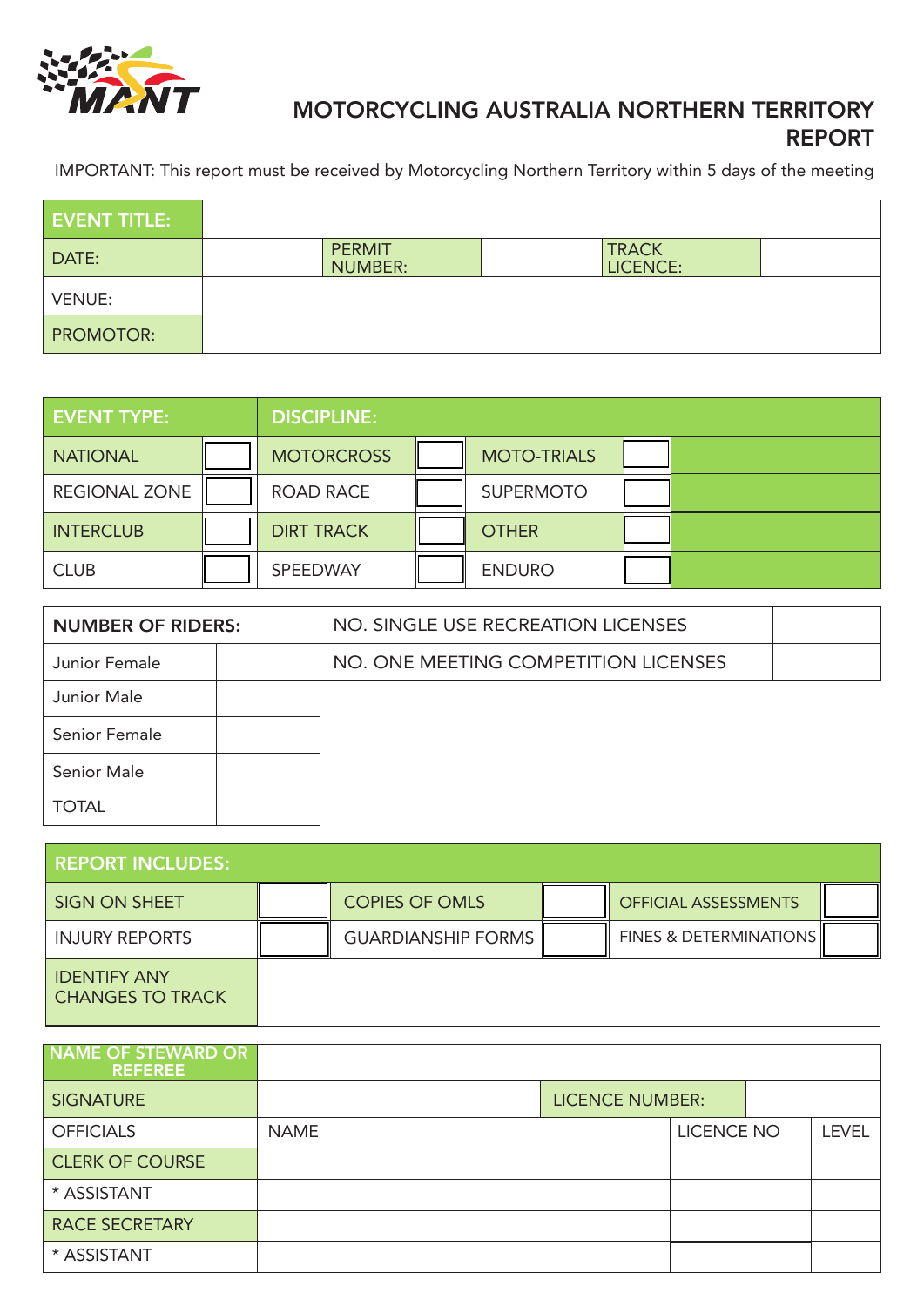| <b>CHIEF MACHINE EXAMINER</b><br>I Identify only those machines that<br>failed inspection and did not race |
|------------------------------------------------------------------------------------------------------------|
| <b>ASSISTANT</b>                                                                                           |
| <b>CHIEF MARSHAL</b>                                                                                       |

| <b>SECTION A</b>                                        | <b>YES</b> | <b>NO</b> | <b>GOOD</b> | <b>FAIR</b> | <b>POOR</b> |
|---------------------------------------------------------|------------|-----------|-------------|-------------|-------------|
| What was the Standard of machine safety examination?    |            |           |             |             |             |
| Were all the Competitors' licenses checked?             |            |           |             |             |             |
| Were all the Competitors' clothing and helmets checked? |            |           |             |             |             |
| Were all the riders' indemnity forms signed?            |            |           |             |             |             |
| Were all Public warning signs displayed?                |            |           |             |             |             |
| Programme available? Standard of programme?             |            |           |             |             |             |
| Was Riders' briefing held?                              |            |           |             |             |             |
| What was the standard of the briefing?                  |            |           |             |             |             |
| Were the officials briefed?                             |            |           |             |             |             |
| What was the standard of the briefing?                  |            |           |             |             |             |
| <b>COMMENTS</b>                                         |            |           |             |             |             |

| <b>SECTION B</b>                                         | <b>YES</b> | <b>NO</b> | <b>GOOD</b> | <b>FAIR</b> | <b>POOR</b> |
|----------------------------------------------------------|------------|-----------|-------------|-------------|-------------|
| Did you inspect the track at the start of the meeting?   |            |           |             |             |             |
| Was the track plan supplied current and accurate?        |            |           |             |             |             |
| What was the condition of safety fence?                  |            |           |             |             |             |
| Condition of track prior to commencement of Practice?    |            |           |             |             |             |
| Track condition prior to commencement of Competition?    |            |           |             |             |             |
| Suitability of artificial lighting (if held at night)?   |            |           |             |             |             |
| Control of dust from track surface during the meeting?   |            |           |             |             |             |
| Standard of performance of the officials at the meeting? |            |           |             |             |             |
| Sufficient officials available throughout the meeting?   |            |           |             |             |             |
| Sufficient flag officials/track signaling devices?       |            |           |             |             |             |
| Were the correct flags used?                             |            |           |             |             |             |
| Were the spectators an adequate distance from the track? |            |           |             |             |             |
| <b>COMMENTS</b>                                          |            |           |             |             |             |
|                                                          |            |           |             |             |             |
|                                                          |            |           |             |             |             |
|                                                          |            |           |             |             |             |
|                                                          |            |           |             |             |             |

| SECTION C                             | VEC | NC |           |
|---------------------------------------|-----|----|-----------|
| Were there any official charges laid? |     |    | How Many? |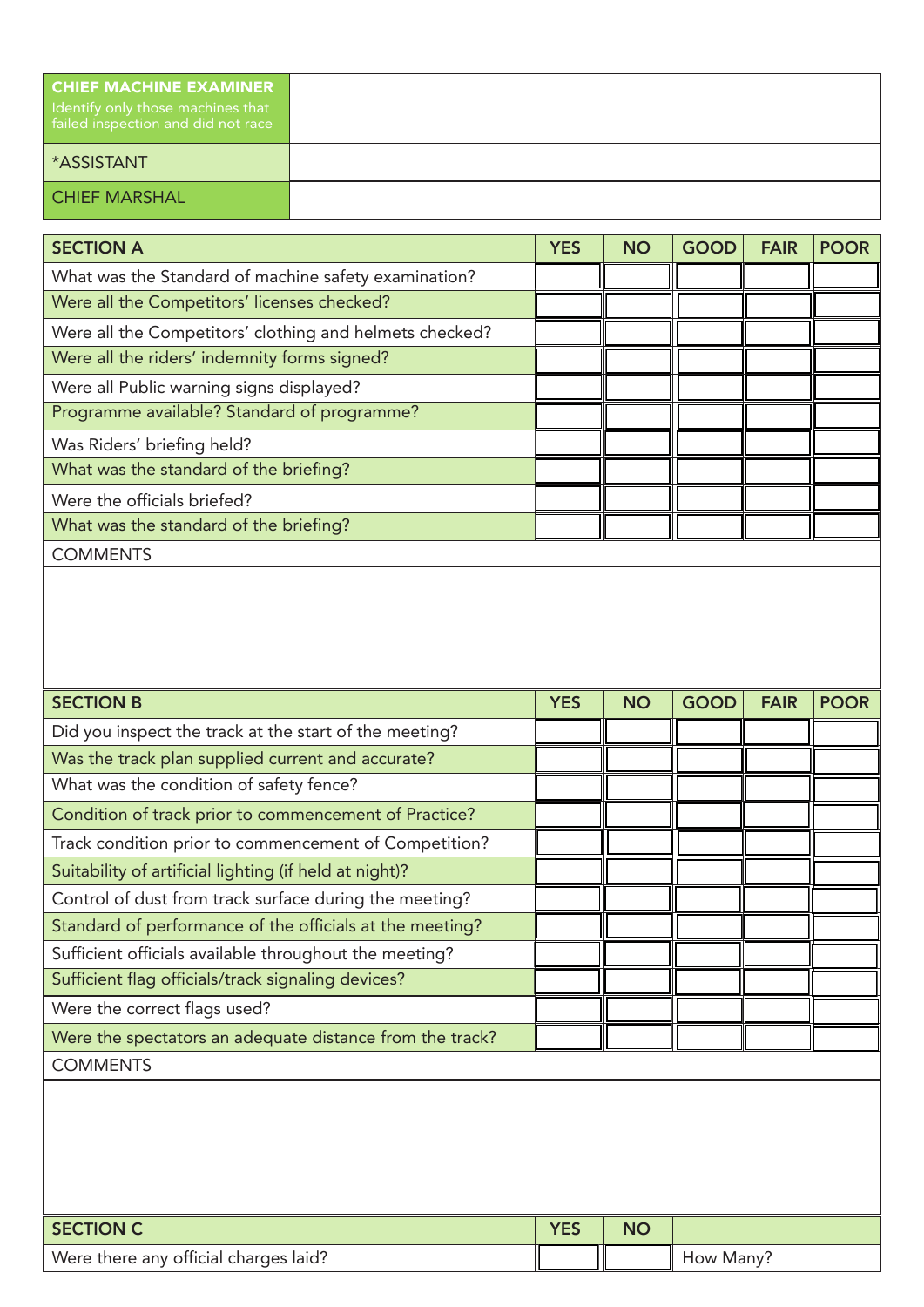| Were there any official protests lodged with you?        |            |           |             | How Many?                           |             |
|----------------------------------------------------------|------------|-----------|-------------|-------------------------------------|-------------|
| Were there any Licence Declarations completed?           |            |           |             | How Many?                           |             |
| Were there any Licence upgrades accepted by you?         |            | How Many? |             |                                     |             |
| <b>COMMENTS</b>                                          |            |           |             |                                     |             |
| <b>SECTION D</b>                                         | <b>YES</b> | <b>NO</b> | <b>GOOD</b> | <b>FAIR</b>                         | <b>POOR</b> |
| How was the level of co-operation from Clerk of Course?  |            |           |             |                                     |             |
| Was communication equipment used?                        |            |           |             |                                     |             |
| What was the standard of timing?                         |            |           |             |                                     |             |
| Actual start time AM / PM                                |            |           |             | AM / PM                             |             |
| Actual finish time AM / PM                               |            |           |             | AM / PM                             |             |
| Were you requested to alter the Supp Regs or Timetable   |            |           |             |                                     |             |
| Was it necessary to make any demands of the CoC          |            |           |             |                                     |             |
| Programme available? Standard of programme?              |            |           |             | If YES, please give<br>reason below |             |
| Did you observe any breaches of the MOMS                 |            |           |             |                                     |             |
| Was any practice session or race stopped with Red        |            |           |             |                                     |             |
| <b>COMMENTS</b>                                          |            |           |             |                                     |             |
| <b>SECTION E</b>                                         |            |           |             |                                     |             |
|                                                          |            |           |             |                                     |             |
| <b>WHO PROVIDED THE</b><br><b>FIRST AID SERVICE?</b>     |            |           |             |                                     |             |
|                                                          |            |           |             |                                     |             |
|                                                          | <b>YES</b> | <b>NO</b> |             |                                     |             |
| Were there any injuries?                                 |            |           | How Many?   |                                     |             |
| Are there any Major Injury Reports                       |            |           | How Many?   |                                     |             |
| Are there any Minor Injury Reports                       |            |           |             |                                     |             |
| Are there any Incident Reports (officials / spectators)? |            |           |             | How Many?                           |             |